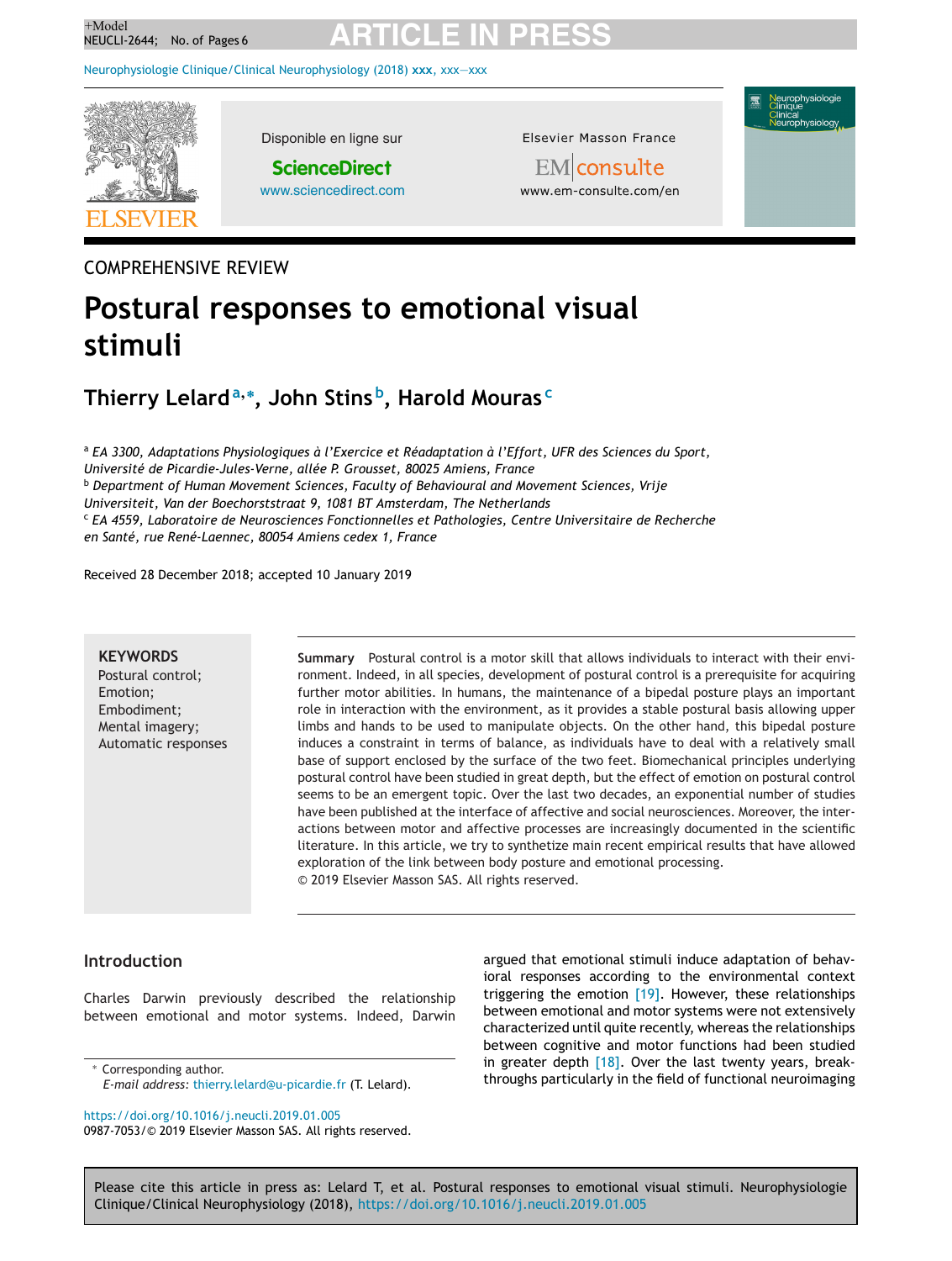have made it possible to approach the functioning of the brain and associated psychological processes from a new angle. In neuroimaging for example, it is possible to observe specific brain activity across different perceptual, cognitive or motor paradigms. In addition to considerable progress in the knowledge of brain circuits involved in general cognitive processes, two particularly active research areas have emerged: so-called affective neuroscience [\[58\],](#page-5-0) which focuses on the cerebral foundations of emotional and motivational processes, and so-called social neuroscience [\[41\],](#page-5-0) crystallized around the neural correlates of the processing of information of social nature. Neuroanatomical data have helped to highlight the interface between limbic and motor circuits. For example, the basal ganglia are involved in voluntary movements (such as gait and posture), but also in the physiological expression of emotions [\[44\].](#page-5-0) Henceforth, it is now thought that interaction between the motor systems and the limbic system could explain why emotion influences motor behavior, including postural adjustments.

In evolutionary theories, it is assumed that the automatic responses triggered by emotional stimuli played a central role for survival of the species. These automatic responses can be viewed as instinctual responses [\[59\]](#page-5-0) allowing rapid response to a threat (e.g.,  $[4]$ ). It is generally assumed that emotional processes affect behavioral responses at central, cognitive and motor preparation stages [\[11,33,45,70,71\].](#page-4-0) Recent research in experimental psychology has shown that emotions influence motor processes, such as the control and initiation of manual and postural behaviors [\[7,17,25,53,56,65\].](#page-4-0) For example, force production seems to be dependent of the emotional context [\[17,65\]](#page-4-0) or speed execution [\[33\].](#page-5-0)

Several authors have adopted the so-called biphasic model in which emotional stimuli are considered to activate appetitive or defensive brain circuits  $[46]$ , which in turn might trigger approach-withdrawal behavioral responses. This model argues that behavior is governed by motivational circuits as a function of the stimuli's valence and intensity, with pleasant events (appetitive stimuli) triggering an approach response, and unpleasant events (defensive stimuli) triggering withdrawal [\[10,12,38,46,47\].](#page-4-0)

In this review, we will focus only on the effects of the emotional context on the maintenance of a static posture. We believe that this apparently simple motor task can be highly informative for our understanding of emotional processing, for the following reasons: first, as argued above, the postural task of quiet upright standing can be considered a physical basis for further emotion-guided behaviors, such as increasing/decreasing the distance between the self and items in the environment, or supplying the stable support for social behaviors, such as attacking an enemy, or comforting someone in pain. Second, the time course of quiet standing can be recorded with high spatial and temporal accuracy, thus potentially providing a window into subtle postural adjustments that are indicative of changes in emotional states.

### **The postural control system**

The postural control system is involved in the maintenance of a stable posture by regulation of the relationship between

the center of mass and the base of support. Moreover, it serves as a reference frame for perception and action with respect to the external world. Postural control is thus a motor skill that allows animals or humans to interact with their environment. Indeed, in all species, development of postural control is a prerequisite to the acquisition of more specialized motor abilities [\[49\]](#page-5-0) such as walking and grasping.

Postural control is supported by 3 components: the neural, sensory, and musculoskeletal systems. Sensory cues are involved in the representation of the body in its environment (postural alignment in regard to the gravity vector), and permit detection of postural deflections from postural verticality, which could trigger loss of stability. Cortical and subcortical structures are involved in the selection of adaptive responses to changes (predictable or unpredictable) in the environment, while muscle activity produces motor responses that act on the environment.

#### **Posturography: a tool to evaluate static balance**

In order to evaluate the integrity of the postural control system, clinical or instrumental recording tools can be used. Posturography quantifies the postural responses (body sway) in terms of area and velocity of the center of pressure (COP) displacement. In healthy young adults, information from the soles of the feet and from the muscle spindles in leg muscles make a major contribution to maintenance of stance [\[26\].](#page-4-0) Posturography evaluates displacements of the center of pressure (COP) and is appropriate to demonstrate postural changes and to quantify body movements  $[8,29,40]$ . This technique determines the COP position from the body mass distribution on at least 3 pressure sensors. Many contemporary force plates have 4 sensors, measuring vertical force distribution. To ensure good reproducibility of the measurement, the recording conditions are typically standardized: participants stand barefoot in the middle of the posturographic platform and are asked to maintain a comfortable bipedal stance with their arms hanging relaxed at their sides, with their feet pointing slightly outwards. As all sensory cues are involved in the maintenance of a static bipedal stance, great attention is paid to the presence of the information provided by the environment. The measurements are made in a quiet place, without auditory stimulation or unwanted disturbance in the visual field of the individual.

Postural changes and body movements can be described posturographically by analyzing the trajectory of the COP over a certain time frame. When recorded for several seconds, the displacement of the center of pressure in the anteroposterior and medio-lateral plane can be described by several parameters: average position of the center of pressure, the standard deviation of this position (in either direction), the area on which this center of pressure has moved, etc. The mean COP position in the anteroposterior axis is, at first sight, a suitable index for objectively studying approach-withdrawal behaviors [\[21,64\],](#page-4-0) because spontaneous forward displacements of the mean COP may signal an approach tendency, whereas spontaneous backward displacements of the mean COP may signal an avoidance tendency. However, it is equally interesting to study the dynamics of the postural response in response to an emotional stimulus [\[54,60\].](#page-5-0)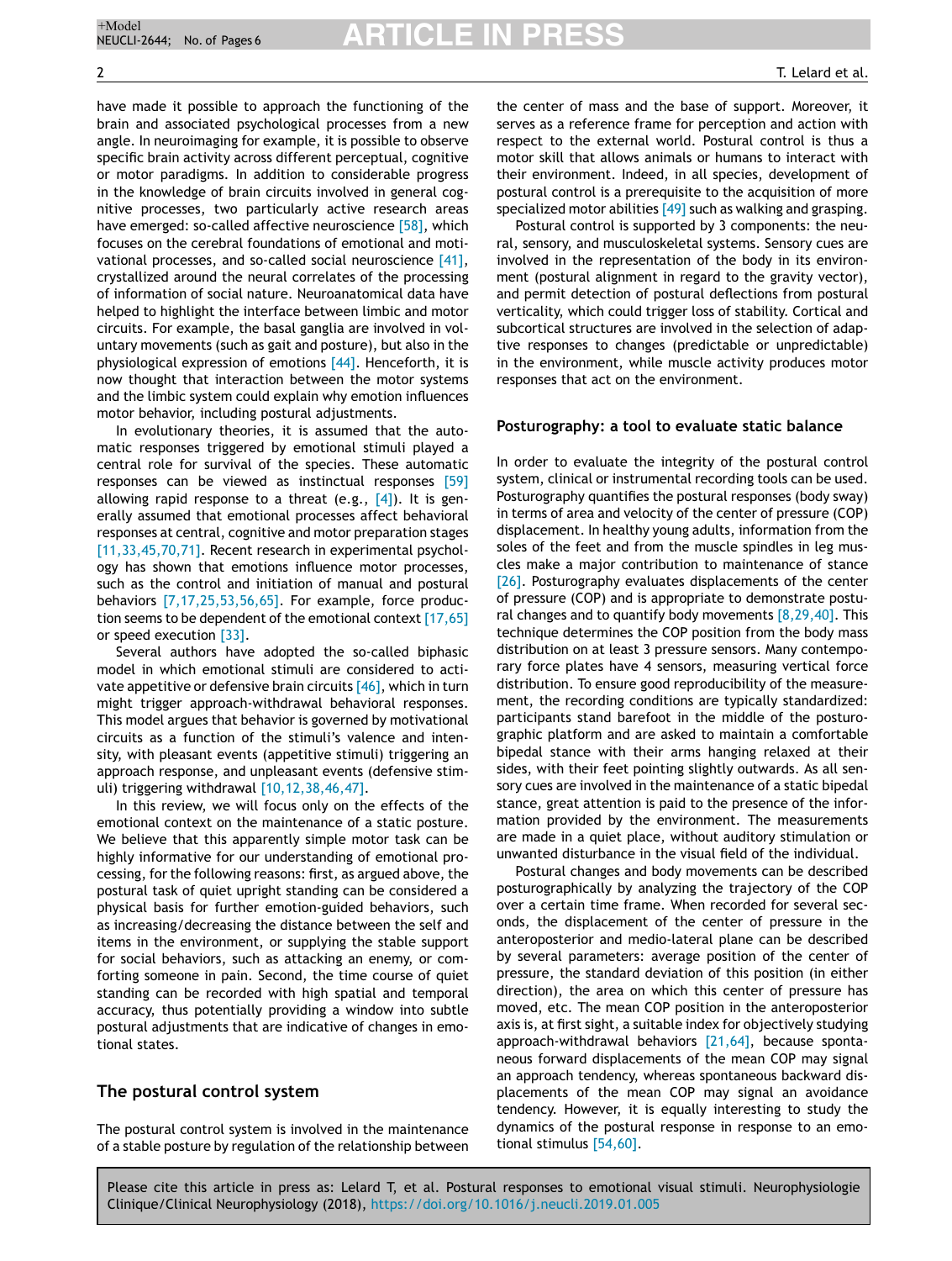Postural responses to emotional visual stimuli 3

### **Postural responses to emotional stimulation**

While postural control is evaluated under standardized conditions limiting external stimulation, posturography has also been used to evaluate the effects of various stimuli on postural control. Indeed, behavioral responses appear to be context-dependent, as illustrated by the example of the defensive response to an aversive stimulus (e.g. fear behavior in animals). Animal and human research have demonstrated that the defensive behavior system can produce different responses (e.g. freezing or aggression) [\[9,24,31,66\].](#page-4-0) The type of defensive response depends on the level of experienced fear, which in turn may depend on the proximity and intensity of the triggering stimulus, and on the subject's own unique history and action capabilities.

Thus, several studies have reported postural changes in response to emotional stimulation. The relationship between postural control and emotional contents could be characterized by the displacements of the COP when presenting different stimuli. Most studies have focused on the effects of pleasant versus unpleasant emotion stimuli, thus demonstrating approach- withdrawal behaviors according to the valence of the stimulus (pleasant or unpleasant). However, many studies also reported freezing behavior in response to high arousal stimulation. Freezing can be characterized by posturographic data as a decrease of the amplitude, area and standard deviation of COP displacements. Freezing behavior corresponds to a defensive response expressed as a brief immobility phase [\[31\].](#page-5-0)

#### **Impact of emotional state on postural control**

Several studies have shown the impact of the participant's emotional state on postural performance. Anxiety [\[6,22\]](#page-4-0) and especially fear of falling [\[52\]](#page-5-0) were among the first emotional states studied that linked postural parameters with emotion. Experimental studies were then developed to modify the emotional state of the participant.

#### **Modulation of postural threat**

An innovative experimental procedure allowed modulation of the state of the participant by changing the environment in which the postural task was performed  $[1]$ . The participants performed a posturographic test standing on an elevated surface (80 cm, or higher in more recent studies) above the ground  $[2,3,13-15,39]$ . This experimental procedure reliably modifies the state anxiety of an individual. In this setup, the participant is aware that a fall from that height would likely cause some degree of injury. The researchers listed above hypothesized that standing at the edge of an elevated surface would modify the participant's emotional state. Increasing postural threat was referred to as ''fall anxiety'' or ''postural anxiety''. Physiological responses to postural threat attested to the increased postural anxiety. When the participant was standing on the elevated surface, increased skin conductance evidenced a change in psychophysiological state [\[50,57\].](#page-5-0) Some authors hypothesized that the participant might experience reduced balance confidence, being less stable and more anxious about falling when standing on an elevated surface  $[1]$ .

Indeed, even though the biomechanical constraints for maintaining postural balance on the stable, elevated surface are the same as those involved in maintaining postural balance on the ground, the results evidenced a change in the balance control strategy. Regardless of the age of the participants, standing on the edge of an elevated surface modified postural control behavior. Specifically, the subjects were generally found to sway less in the postural threat condition than when standing on the ground. Although bipedal stance on the elevated surface was stable and safe, the subjects nevertheless sought to minimize the amount of sway in this condition. This was interpreted as the adoption of a ''freezing'' behavior in response to postural anxiety. Considering the 'inverted pendulum model' of quiet standing, an ankle strategy applies in the anteroposterior direction [\[72\].](#page-5-0) Activation of lower leg muscles (especially tibialis anterior (TA) and soleus (SOL)) reflect forward or backward leaning of the whole body. Synchronous activation of these muscles, reflecting co-contraction, does not yield postural displacement but leads to a stiffer stance, including higher frequencies in the signal. Carpenter et al. (2001) also reported changes in TA or SOL activation during a postural threat condition that was attributed to a freezing response [\[15,68\].](#page-4-0) Likewise, EMG data reflect the adoption of a strategy of rigidification in response to increased postural threat as expressed by significant increases in mean TA activity and muscle co-activation (described as increased muscle stiffness).

#### **Postural reaction to emotional visual stimuli**

Several researchers have studied psychophysiological, behavioral and neuro- physiological reactions in response to visual affective stimuli [\[12\].](#page-4-0) Lang et al. developed an emotional picture database called the ''International Affective Picture System'' (IAPS), encompassing semantic categories such as mutilation, threat, erotica  $[46]$  commonly used to explore emotional responses. In terms of subjective judgment, the highest agreement among observers is obtained for pictures depicting mutilation, which are consistently rated as evoking disgust, by both men and women  $[12]$ . In terms of physiological changes, electrodermal activity (EDA, reflecting sympathetic nervous system activity) was greater when viewing pleasant or unpleasant pictures than when viewing neutral pictures. These findings suggest that a measurable change in EDA merely corresponds to high motivational activation and may not be sufficient to differentiate between responses to appetitive and defensive stimuli. In contrast, heart rate (HR) responds specifically to pleasant and unpleasant visual stimuli [\[28\].](#page-5-0) Greater initial heart rate deceleration was associated with viewing unpleasant contents [\[10\];](#page-4-0) this suggests that regardless of arousal, unpleasant contents prompt greater initial attention (relative to appetitive stimuli).

Recent studies have focused on the effects of emotional visual stimulation on postural control [\[5,23,37,38,50,51,55,67\].](#page-4-0) Motor responses and related postural responses to an emotional stimulus have been mainly observed during the presentation of aversive visual stimuli (i.e. stimuli corresponding to unpleasant content) [\[38\].](#page-5-0) Although human postural responses to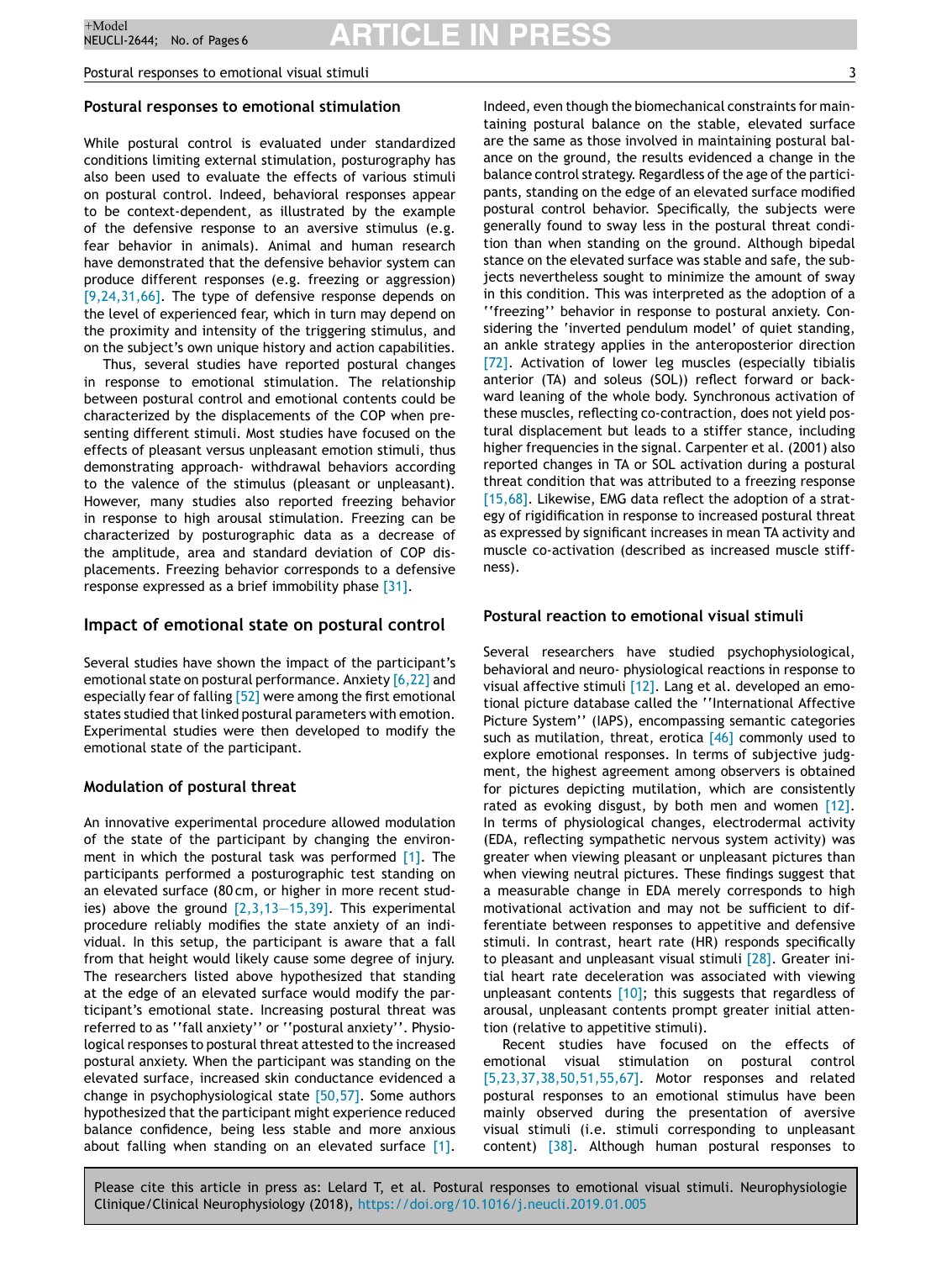visual emotional stimuli have been described in several recent studies, the findings showed two types of defensive responses [\[5,23,37,67\].](#page-4-0) All the studies clearly showed that the presentation of unpleasant pictures had an effect on postural control. However, the posturographic responses to unpleasant pictures differed from one study to another and thus were interpreted differently. Some researchers reported withdrawal behavior in response to unpleasant visual stimuli [\[37\]](#page-5-0) while others reported freezing responses [\[5,23,67\]](#page-4-0) and the absence of a withdrawal response, to similar stimuli. In most of these studies, the motor responses reported were the adoption of a freezing strategy in response to an aversive stimulus. However, this response does not seem to be specific to stimuli with negative valence. Indeed, similar responses were also reported in response to positive items [\[55\].](#page-5-0) This confirms Horslen's conclusions that postural responses seem to depend more on arousal than on valence [\[38\].](#page-5-0)

From the findings presented above, the tentative conclusion could be reached that the presentation of emotional stimuli induces automatic postural and physiological responses that may be dependent on the emotional state of the participants. Interestingly, participants who had experienced aversive life events demonstrated amplified freezing responses [\[32\],](#page-5-0) and even if postural responses to aversive stimuli are still observed in participants facing a postural threat, motor response seems to be tempered by the threat [\[50\].](#page-5-0) Indeed, when individuals were standing on an elevated surface, the withdrawal behavior in response to aversive visual stimulation was attenuated but nevertheless active as compared with the responses observed on the ground position.

Psychological state or trait may contribute to interindividual variability of the results obtained in the general population. This could demonstrate the need to further characterize the population in terms of anxiety, trauma, etc., in order to improve our knowledge of the link between movement control and emotional information processing.

#### **Modulation of postural responses**

#### **Postural responses to observation and mental simulation of visual scenes**

The postural responses described above were observed in response to highly arousing stimuli such as aversive pictures depicting mutilation. However, Hagenaars et al. (2015) demonstrated that these highly automatic defense behaviors can be influenced by mental imagery manipulations [\[30\].](#page-5-0) These authors reported that bradycardia, as generally encountered in automatic responses, is modulated if individuals are asked to perform a passive viewing task or mental imagery of a situation [\[16\].](#page-4-0)

Imagination of a visual situation experienced by us or simulation of another subject's behavior is based on the ability of an individual to simulate actions, to simulate perception [\[35,36\],](#page-5-0) and involves simulation processes and activation of internal models [\[73\].](#page-5-0) The ability to simulate a situation seems to be an important mechanism by which we can understand another person's intentions and actions and the induction of the bodily expression of emotion  $[43]$ .

During simulation processes, individuals may re-activate their own past experiences in order to gain access to pleasurable, motivational, or strictly informational properties [\[20\].](#page-4-0) Simulation of a situation seems to be realized by mirror neurons that increase their discharge frequency both during action production and during observation of the same action performed by another person [\[27,63\].](#page-4-0) For example, a similar fronto-parietal network was activated in pianist participants when they played music and when they imagined playing the same music. Hardwick et al. (2018) showed that motor imagery and action observation recruit similar premotorparietal cortical networks. However, motor imagery recruits a similar subcortical network to movement execution while action observation does not activate any subcortical areas [\[34\].](#page-5-0) Jeannerod stated that "the motor system is part of a simulation network that is activated under a variety of conditions in relation to action, either self-intended or observed from other individuals'' [\[42\].](#page-5-0)

#### **Embodiment of the situation?**

Several studies have been conducted to better understand the mechanisms of embodiment. Simply put, the embodied cognition model states that cognitive and affective information processing is deeply grounded in the sensory and motor experiences of the physical body. Embodiment is an automatic process, subject to individual differences (such as bodily characteristics like size and motor skill), is flexible, and can be activated following simple manipulations of motor activation or attention to body parts. Embodiment is made possible by the ability to imagine oneself in a particular situation, and can be considered as sensorimotor simulation. For example, Stins et al. (2015) reported that during kinesthetic motor imagery, individuals produced unintentional postural adjustments  $[69]$  that were specific to the mental contents.

It seems likely that the development of empathic skills depends on this ability to simulate another person's emotional response. In this regard, the model of empathy for pain may be promising to investigate in greater depth, because pain involves a clear affective component (a mental subjective experience) and a clear motor component (avoidance of the exposure to the noxious stimulation) [\[62\].](#page-5-0) According to the ''motor'' theory of empathy, the perception-action linkages of empathy activate somatic and autonomic responses [\[61\].](#page-5-0) Simulation of a painful situation may therefore be an efficient functional context because our study showed that postural responses could be modulated by mental imagery of painful situation. Differential motor responses were observed when participants were asked to imagine themselves in painful situations as compared to non-painful situations [\[51\].](#page-5-0) Interestingly, an effect of mental simulation was also reported, as differential postural responses were reported when subjects were instructed to imagine themselves in a painful as compared to a simple passive observation of the same images [\[48\].](#page-5-0)

To conclude with this part, it appears that postural and physiological automatic responses to visual stimulation may reflect an instance of embodiment. That is, both perceiving and imagining emotional scenes, especially of a social nature, could re-activate the associated motor responses,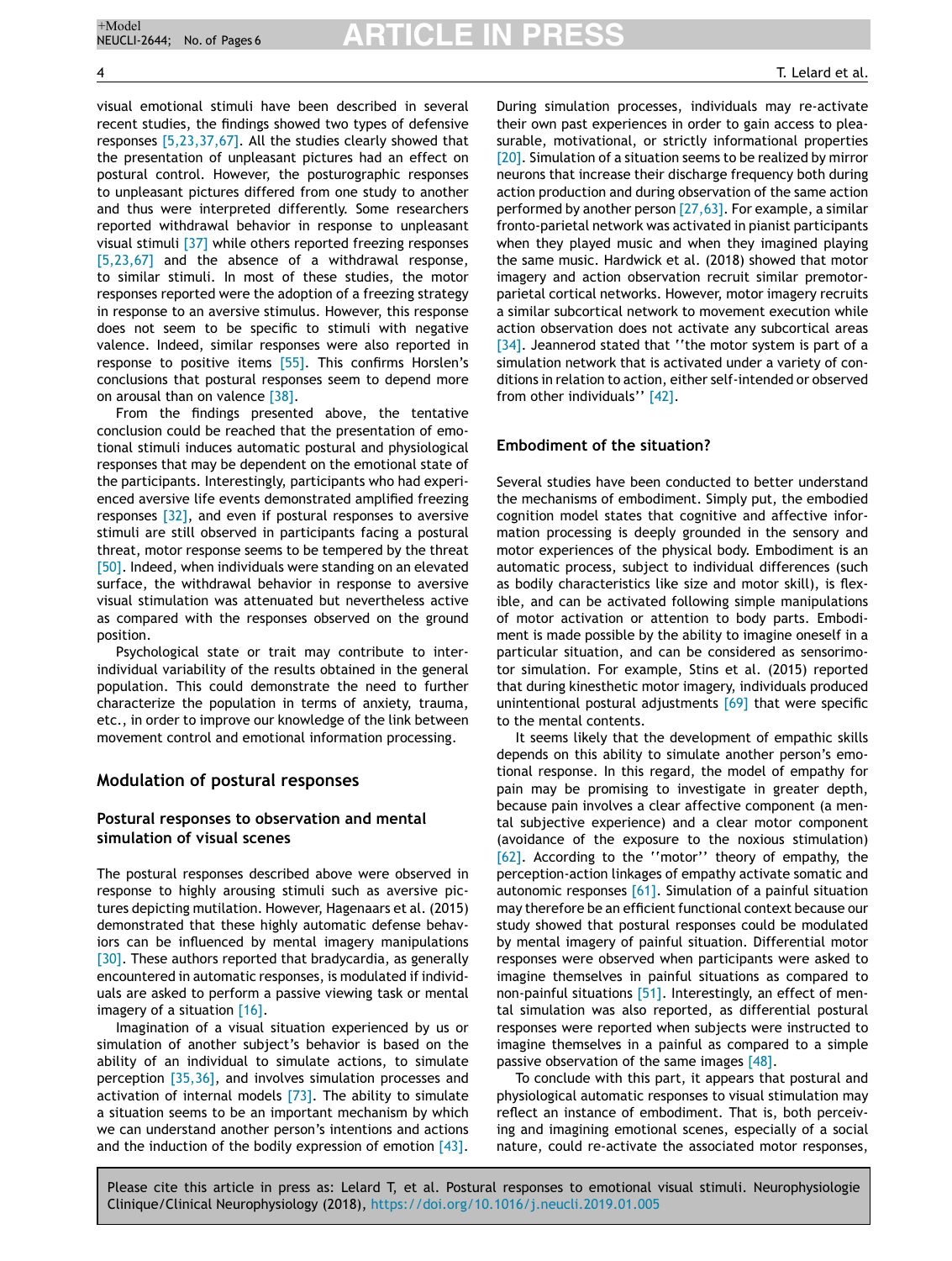#### <span id="page-4-0"></span>Postural responses to emotional visual stimuli 5

including responses involving postural adjustments. This mechanism can be used to understand another person's intentions. However, it appears that these responses can be modulated according to the degree of commitment in the situation established by mental simulation.

## **Conclusion**

Current knowledge of the influence of emotional context on motor output shows that the presentation of emotional stimuli induces consistent automatic responses. Most recent studies have found that emotion can alter static postural control dynamics, likely reflecting ''defensive responses''. Future studies can help us better understand the interindividual variability (e.g. experienced aversive life events, threat, anxiety) and identify the parameters influencing the task (set point, image size, sounds in the environment, etc.) and involvement in the situation represented (mental imagery or embodiment). The interpretation of phasic postural responses to emotional stimuli as approach-avoidance behavior needs to be further explored in order to better understand the variability between individuals (according to emotional state, personality characteristics and so on).

More attention should thus be paid to the psychological profile of the populations studied. This could demonstrate the need to characterize the populations in order to improve our knowledge of the link between movement control and emotional information processing such as that described in patients presenting post-traumatic stress disorder (PTSD).

It seems that emotional stimuli induce a robust dynamical pattern in the time course analysis  $[54,60]$ . In addition, this characteristic response seems to indicate that attentional processes may play a role in human postural responses to emotional stimuli [\[60\].](#page-5-0) The quiet standing paradigm could be advanced in the future by looking more at attentional effects of emotion, and also by introducing fine-grained temporal analyses of physiological data. Thus, a simultaneous collection of EEG, ECG (bradycardia), and eye movement data would provide a better understanding of the coordination of such responses, which jointly make up the full emotional experience.

## **Disclosure of interest**

The authors declare that they have no competing interest.

### **References**

- [1] [Adkin](http://refhub.elsevier.com/S0987-7053(18)30375-7/sbref0370) [AL,](http://refhub.elsevier.com/S0987-7053(18)30375-7/sbref0370) [Carpenter](http://refhub.elsevier.com/S0987-7053(18)30375-7/sbref0370) [MG.](http://refhub.elsevier.com/S0987-7053(18)30375-7/sbref0370) [New](http://refhub.elsevier.com/S0987-7053(18)30375-7/sbref0370) [insights](http://refhub.elsevier.com/S0987-7053(18)30375-7/sbref0370) [on](http://refhub.elsevier.com/S0987-7053(18)30375-7/sbref0370) [emotional](http://refhub.elsevier.com/S0987-7053(18)30375-7/sbref0370) [contribu](http://refhub.elsevier.com/S0987-7053(18)30375-7/sbref0370)[tions](http://refhub.elsevier.com/S0987-7053(18)30375-7/sbref0370) [to](http://refhub.elsevier.com/S0987-7053(18)30375-7/sbref0370) [human](http://refhub.elsevier.com/S0987-7053(18)30375-7/sbref0370) [postural](http://refhub.elsevier.com/S0987-7053(18)30375-7/sbref0370) [control.](http://refhub.elsevier.com/S0987-7053(18)30375-7/sbref0370) [Front](http://refhub.elsevier.com/S0987-7053(18)30375-7/sbref0370) [Neurol](http://refhub.elsevier.com/S0987-7053(18)30375-7/sbref0370) [2018;9:789.](http://refhub.elsevier.com/S0987-7053(18)30375-7/sbref0370)
- [2] [Adkin](http://refhub.elsevier.com/S0987-7053(18)30375-7/sbref0375) [AL,](http://refhub.elsevier.com/S0987-7053(18)30375-7/sbref0375) [Frank](http://refhub.elsevier.com/S0987-7053(18)30375-7/sbref0375) [JS,](http://refhub.elsevier.com/S0987-7053(18)30375-7/sbref0375) [Carpenter](http://refhub.elsevier.com/S0987-7053(18)30375-7/sbref0375) [MG,](http://refhub.elsevier.com/S0987-7053(18)30375-7/sbref0375) [Peysar](http://refhub.elsevier.com/S0987-7053(18)30375-7/sbref0375) [GW.](http://refhub.elsevier.com/S0987-7053(18)30375-7/sbref0375) [Postural](http://refhub.elsevier.com/S0987-7053(18)30375-7/sbref0375) [control](http://refhub.elsevier.com/S0987-7053(18)30375-7/sbref0375) [is](http://refhub.elsevier.com/S0987-7053(18)30375-7/sbref0375) [scaled](http://refhub.elsevier.com/S0987-7053(18)30375-7/sbref0375) [to](http://refhub.elsevier.com/S0987-7053(18)30375-7/sbref0375) [level](http://refhub.elsevier.com/S0987-7053(18)30375-7/sbref0375) [of](http://refhub.elsevier.com/S0987-7053(18)30375-7/sbref0375) [postural](http://refhub.elsevier.com/S0987-7053(18)30375-7/sbref0375) [threat.](http://refhub.elsevier.com/S0987-7053(18)30375-7/sbref0375) [Gait](http://refhub.elsevier.com/S0987-7053(18)30375-7/sbref0375) [Posture](http://refhub.elsevier.com/S0987-7053(18)30375-7/sbref0375) [2000;12:87—93.](http://refhub.elsevier.com/S0987-7053(18)30375-7/sbref0375)
- [3] [Adkin](http://refhub.elsevier.com/S0987-7053(18)30375-7/sbref0380) [AL,](http://refhub.elsevier.com/S0987-7053(18)30375-7/sbref0380) [Frank](http://refhub.elsevier.com/S0987-7053(18)30375-7/sbref0380) [JS,](http://refhub.elsevier.com/S0987-7053(18)30375-7/sbref0380) [Carpenter](http://refhub.elsevier.com/S0987-7053(18)30375-7/sbref0380) [MG,](http://refhub.elsevier.com/S0987-7053(18)30375-7/sbref0380) [Peysar](http://refhub.elsevier.com/S0987-7053(18)30375-7/sbref0380) [GW.](http://refhub.elsevier.com/S0987-7053(18)30375-7/sbref0380) [Fear](http://refhub.elsevier.com/S0987-7053(18)30375-7/sbref0380) [of](http://refhub.elsevier.com/S0987-7053(18)30375-7/sbref0380) [falling](http://refhub.elsevier.com/S0987-7053(18)30375-7/sbref0380) [modifies](http://refhub.elsevier.com/S0987-7053(18)30375-7/sbref0380) [anticipatory](http://refhub.elsevier.com/S0987-7053(18)30375-7/sbref0380) [postural](http://refhub.elsevier.com/S0987-7053(18)30375-7/sbref0380) [control.](http://refhub.elsevier.com/S0987-7053(18)30375-7/sbref0380) [Exp](http://refhub.elsevier.com/S0987-7053(18)30375-7/sbref0380) [Brain](http://refhub.elsevier.com/S0987-7053(18)30375-7/sbref0380) [Res](http://refhub.elsevier.com/S0987-7053(18)30375-7/sbref0380) [2002;143:160—70.](http://refhub.elsevier.com/S0987-7053(18)30375-7/sbref0380)
- [4] [Al-Shawaf](http://refhub.elsevier.com/S0987-7053(18)30375-7/sbref0385) [L,](http://refhub.elsevier.com/S0987-7053(18)30375-7/sbref0385) [Conroy-Beam](http://refhub.elsevier.com/S0987-7053(18)30375-7/sbref0385) [D,](http://refhub.elsevier.com/S0987-7053(18)30375-7/sbref0385) [Asao](http://refhub.elsevier.com/S0987-7053(18)30375-7/sbref0385) [K,](http://refhub.elsevier.com/S0987-7053(18)30375-7/sbref0385) [Buss](http://refhub.elsevier.com/S0987-7053(18)30375-7/sbref0385) [DM,](http://refhub.elsevier.com/S0987-7053(18)30375-7/sbref0385) [Human](http://refhub.elsevier.com/S0987-7053(18)30375-7/sbref0385) [Emo](http://refhub.elsevier.com/S0987-7053(18)30375-7/sbref0385)[tions:.](http://refhub.elsevier.com/S0987-7053(18)30375-7/sbref0385) [An](http://refhub.elsevier.com/S0987-7053(18)30375-7/sbref0385) [evolutionary](http://refhub.elsevier.com/S0987-7053(18)30375-7/sbref0385) [psychological](http://refhub.elsevier.com/S0987-7053(18)30375-7/sbref0385) [perspective.](http://refhub.elsevier.com/S0987-7053(18)30375-7/sbref0385) [Emot](http://refhub.elsevier.com/S0987-7053(18)30375-7/sbref0385) [Rev](http://refhub.elsevier.com/S0987-7053(18)30375-7/sbref0385) [2015;8:173—86.](http://refhub.elsevier.com/S0987-7053(18)30375-7/sbref0385)
- [5] [Azevedo](http://refhub.elsevier.com/S0987-7053(18)30375-7/sbref0390) [TM,](http://refhub.elsevier.com/S0987-7053(18)30375-7/sbref0390) [Volchan](http://refhub.elsevier.com/S0987-7053(18)30375-7/sbref0390) [E,](http://refhub.elsevier.com/S0987-7053(18)30375-7/sbref0390) [Imbiriba](http://refhub.elsevier.com/S0987-7053(18)30375-7/sbref0390) [LA,](http://refhub.elsevier.com/S0987-7053(18)30375-7/sbref0390) [Rodrigues](http://refhub.elsevier.com/S0987-7053(18)30375-7/sbref0390) [EC,](http://refhub.elsevier.com/S0987-7053(18)30375-7/sbref0390) [Oliveira](http://refhub.elsevier.com/S0987-7053(18)30375-7/sbref0390) [JM,](http://refhub.elsevier.com/S0987-7053(18)30375-7/sbref0390) [Oliveira](http://refhub.elsevier.com/S0987-7053(18)30375-7/sbref0390) [LF,](http://refhub.elsevier.com/S0987-7053(18)30375-7/sbref0390) [et](http://refhub.elsevier.com/S0987-7053(18)30375-7/sbref0390) [al.](http://refhub.elsevier.com/S0987-7053(18)30375-7/sbref0390) [A](http://refhub.elsevier.com/S0987-7053(18)30375-7/sbref0390) [freezing-like](http://refhub.elsevier.com/S0987-7053(18)30375-7/sbref0390) [posture](http://refhub.elsevier.com/S0987-7053(18)30375-7/sbref0390) [to](http://refhub.elsevier.com/S0987-7053(18)30375-7/sbref0390) [pictures](http://refhub.elsevier.com/S0987-7053(18)30375-7/sbref0390) [of](http://refhub.elsevier.com/S0987-7053(18)30375-7/sbref0390) [mutilation.](http://refhub.elsevier.com/S0987-7053(18)30375-7/sbref0390) [Psychophysiology](http://refhub.elsevier.com/S0987-7053(18)30375-7/sbref0390) [2015;42:255—60.](http://refhub.elsevier.com/S0987-7053(18)30375-7/sbref0390)
- [6] [Balaban](http://refhub.elsevier.com/S0987-7053(18)30375-7/sbref0395) [CD,](http://refhub.elsevier.com/S0987-7053(18)30375-7/sbref0395) [Thayer](http://refhub.elsevier.com/S0987-7053(18)30375-7/sbref0395) [JF.](http://refhub.elsevier.com/S0987-7053(18)30375-7/sbref0395) [Neurological](http://refhub.elsevier.com/S0987-7053(18)30375-7/sbref0395) [bases](http://refhub.elsevier.com/S0987-7053(18)30375-7/sbref0395) [for](http://refhub.elsevier.com/S0987-7053(18)30375-7/sbref0395) [balance-anxiety](http://refhub.elsevier.com/S0987-7053(18)30375-7/sbref0395) [links.](http://refhub.elsevier.com/S0987-7053(18)30375-7/sbref0395) [J](http://refhub.elsevier.com/S0987-7053(18)30375-7/sbref0395) [Anxiety](http://refhub.elsevier.com/S0987-7053(18)30375-7/sbref0395) [Disord](http://refhub.elsevier.com/S0987-7053(18)30375-7/sbref0395) [2001;15:53](http://refhub.elsevier.com/S0987-7053(18)30375-7/sbref0395)—[79.](http://refhub.elsevier.com/S0987-7053(18)30375-7/sbref0395)
- [7] [Barliya](http://refhub.elsevier.com/S0987-7053(18)30375-7/sbref0400) [A,](http://refhub.elsevier.com/S0987-7053(18)30375-7/sbref0400) [Omlor](http://refhub.elsevier.com/S0987-7053(18)30375-7/sbref0400) [L,](http://refhub.elsevier.com/S0987-7053(18)30375-7/sbref0400) [Giese](http://refhub.elsevier.com/S0987-7053(18)30375-7/sbref0400) [MA,](http://refhub.elsevier.com/S0987-7053(18)30375-7/sbref0400) [Berthoz](http://refhub.elsevier.com/S0987-7053(18)30375-7/sbref0400) [A,](http://refhub.elsevier.com/S0987-7053(18)30375-7/sbref0400) [Flash](http://refhub.elsevier.com/S0987-7053(18)30375-7/sbref0400) [T.](http://refhub.elsevier.com/S0987-7053(18)30375-7/sbref0400) [Expression](http://refhub.elsevier.com/S0987-7053(18)30375-7/sbref0400) [of](http://refhub.elsevier.com/S0987-7053(18)30375-7/sbref0400) [emotion](http://refhub.elsevier.com/S0987-7053(18)30375-7/sbref0400) [in](http://refhub.elsevier.com/S0987-7053(18)30375-7/sbref0400) [the](http://refhub.elsevier.com/S0987-7053(18)30375-7/sbref0400) [kinematics](http://refhub.elsevier.com/S0987-7053(18)30375-7/sbref0400) [of](http://refhub.elsevier.com/S0987-7053(18)30375-7/sbref0400) [locomotion.](http://refhub.elsevier.com/S0987-7053(18)30375-7/sbref0400) [Exp](http://refhub.elsevier.com/S0987-7053(18)30375-7/sbref0400) [Brain](http://refhub.elsevier.com/S0987-7053(18)30375-7/sbref0400) [Res](http://refhub.elsevier.com/S0987-7053(18)30375-7/sbref0400) [2013;225:159—76.](http://refhub.elsevier.com/S0987-7053(18)30375-7/sbref0400)
- [8] [Bizzo](http://refhub.elsevier.com/S0987-7053(18)30375-7/sbref0405) [G,](http://refhub.elsevier.com/S0987-7053(18)30375-7/sbref0405) [Guillet](http://refhub.elsevier.com/S0987-7053(18)30375-7/sbref0405) [N,](http://refhub.elsevier.com/S0987-7053(18)30375-7/sbref0405) [Patat](http://refhub.elsevier.com/S0987-7053(18)30375-7/sbref0405) [A,](http://refhub.elsevier.com/S0987-7053(18)30375-7/sbref0405) [Gagey](http://refhub.elsevier.com/S0987-7053(18)30375-7/sbref0405) [PM.](http://refhub.elsevier.com/S0987-7053(18)30375-7/sbref0405) [Specifications](http://refhub.elsevier.com/S0987-7053(18)30375-7/sbref0405) [for](http://refhub.elsevier.com/S0987-7053(18)30375-7/sbref0405) [build](http://refhub.elsevier.com/S0987-7053(18)30375-7/sbref0405)[ing](http://refhub.elsevier.com/S0987-7053(18)30375-7/sbref0405) [a](http://refhub.elsevier.com/S0987-7053(18)30375-7/sbref0405) [vertical](http://refhub.elsevier.com/S0987-7053(18)30375-7/sbref0405) [force](http://refhub.elsevier.com/S0987-7053(18)30375-7/sbref0405) [platform](http://refhub.elsevier.com/S0987-7053(18)30375-7/sbref0405) [designed](http://refhub.elsevier.com/S0987-7053(18)30375-7/sbref0405) [for](http://refhub.elsevier.com/S0987-7053(18)30375-7/sbref0405) [clinical](http://refhub.elsevier.com/S0987-7053(18)30375-7/sbref0405) [stabilometry.](http://refhub.elsevier.com/S0987-7053(18)30375-7/sbref0405) [Med](http://refhub.elsevier.com/S0987-7053(18)30375-7/sbref0405) [Biol](http://refhub.elsevier.com/S0987-7053(18)30375-7/sbref0405) [Eng](http://refhub.elsevier.com/S0987-7053(18)30375-7/sbref0405) [Comput](http://refhub.elsevier.com/S0987-7053(18)30375-7/sbref0405) [1985;23:474—6.](http://refhub.elsevier.com/S0987-7053(18)30375-7/sbref0405)
- [9] [Blanchard](http://refhub.elsevier.com/S0987-7053(18)30375-7/sbref0410) [RJ,](http://refhub.elsevier.com/S0987-7053(18)30375-7/sbref0410) [Flannelly](http://refhub.elsevier.com/S0987-7053(18)30375-7/sbref0410) [KJ,](http://refhub.elsevier.com/S0987-7053(18)30375-7/sbref0410) [Blanchard](http://refhub.elsevier.com/S0987-7053(18)30375-7/sbref0410) [DC.](http://refhub.elsevier.com/S0987-7053(18)30375-7/sbref0410) [Defensive](http://refhub.elsevier.com/S0987-7053(18)30375-7/sbref0410) [behav](http://refhub.elsevier.com/S0987-7053(18)30375-7/sbref0410)[ior](http://refhub.elsevier.com/S0987-7053(18)30375-7/sbref0410) [of](http://refhub.elsevier.com/S0987-7053(18)30375-7/sbref0410) [laboratory](http://refhub.elsevier.com/S0987-7053(18)30375-7/sbref0410) [and](http://refhub.elsevier.com/S0987-7053(18)30375-7/sbref0410) [wild](http://refhub.elsevier.com/S0987-7053(18)30375-7/sbref0410) [Rattus](http://refhub.elsevier.com/S0987-7053(18)30375-7/sbref0410) [norvegicus.](http://refhub.elsevier.com/S0987-7053(18)30375-7/sbref0410) [J](http://refhub.elsevier.com/S0987-7053(18)30375-7/sbref0410) [Comp](http://refhub.elsevier.com/S0987-7053(18)30375-7/sbref0410) [Psychol](http://refhub.elsevier.com/S0987-7053(18)30375-7/sbref0410) [1986;100:101—7.](http://refhub.elsevier.com/S0987-7053(18)30375-7/sbref0410)
- [10] [Bradley](http://refhub.elsevier.com/S0987-7053(18)30375-7/sbref0415) [MM,](http://refhub.elsevier.com/S0987-7053(18)30375-7/sbref0415) [Codispoti](http://refhub.elsevier.com/S0987-7053(18)30375-7/sbref0415) [M,](http://refhub.elsevier.com/S0987-7053(18)30375-7/sbref0415) [Cuthbert](http://refhub.elsevier.com/S0987-7053(18)30375-7/sbref0415) [BN,](http://refhub.elsevier.com/S0987-7053(18)30375-7/sbref0415) [Lang](http://refhub.elsevier.com/S0987-7053(18)30375-7/sbref0415) [PJ.](http://refhub.elsevier.com/S0987-7053(18)30375-7/sbref0415) [Emotion](http://refhub.elsevier.com/S0987-7053(18)30375-7/sbref0415) [and](http://refhub.elsevier.com/S0987-7053(18)30375-7/sbref0415) [motivation](http://refhub.elsevier.com/S0987-7053(18)30375-7/sbref0415) [I:](http://refhub.elsevier.com/S0987-7053(18)30375-7/sbref0415) [defensive](http://refhub.elsevier.com/S0987-7053(18)30375-7/sbref0415) [and](http://refhub.elsevier.com/S0987-7053(18)30375-7/sbref0415) [appetitive](http://refhub.elsevier.com/S0987-7053(18)30375-7/sbref0415) [reactions](http://refhub.elsevier.com/S0987-7053(18)30375-7/sbref0415) [in](http://refhub.elsevier.com/S0987-7053(18)30375-7/sbref0415) [picture](http://refhub.elsevier.com/S0987-7053(18)30375-7/sbref0415) [pro](http://refhub.elsevier.com/S0987-7053(18)30375-7/sbref0415)[cessing.](http://refhub.elsevier.com/S0987-7053(18)30375-7/sbref0415) [Emotion](http://refhub.elsevier.com/S0987-7053(18)30375-7/sbref0415) [2001;1:276—98.](http://refhub.elsevier.com/S0987-7053(18)30375-7/sbref0415)
- [11] [Bradley](http://refhub.elsevier.com/S0987-7053(18)30375-7/sbref0420) [MM,](http://refhub.elsevier.com/S0987-7053(18)30375-7/sbref0420) [Greenwald](http://refhub.elsevier.com/S0987-7053(18)30375-7/sbref0420) [MK,](http://refhub.elsevier.com/S0987-7053(18)30375-7/sbref0420) [Petry](http://refhub.elsevier.com/S0987-7053(18)30375-7/sbref0420) [MC,](http://refhub.elsevier.com/S0987-7053(18)30375-7/sbref0420) [Lang](http://refhub.elsevier.com/S0987-7053(18)30375-7/sbref0420) [PJ.](http://refhub.elsevier.com/S0987-7053(18)30375-7/sbref0420) [Remembering](http://refhub.elsevier.com/S0987-7053(18)30375-7/sbref0420) [pictures:](http://refhub.elsevier.com/S0987-7053(18)30375-7/sbref0420) [pleasure](http://refhub.elsevier.com/S0987-7053(18)30375-7/sbref0420) [and](http://refhub.elsevier.com/S0987-7053(18)30375-7/sbref0420) [arousal](http://refhub.elsevier.com/S0987-7053(18)30375-7/sbref0420) [in](http://refhub.elsevier.com/S0987-7053(18)30375-7/sbref0420) [memory.](http://refhub.elsevier.com/S0987-7053(18)30375-7/sbref0420) [J](http://refhub.elsevier.com/S0987-7053(18)30375-7/sbref0420) [Exp](http://refhub.elsevier.com/S0987-7053(18)30375-7/sbref0420) [Psychol](http://refhub.elsevier.com/S0987-7053(18)30375-7/sbref0420) [Learn](http://refhub.elsevier.com/S0987-7053(18)30375-7/sbref0420) [Mem](http://refhub.elsevier.com/S0987-7053(18)30375-7/sbref0420) [Cogn](http://refhub.elsevier.com/S0987-7053(18)30375-7/sbref0420) [1992;18:379—90.](http://refhub.elsevier.com/S0987-7053(18)30375-7/sbref0420)
- [12] [Bradley](http://refhub.elsevier.com/S0987-7053(18)30375-7/sbref0425) [MM,](http://refhub.elsevier.com/S0987-7053(18)30375-7/sbref0425) [Lang](http://refhub.elsevier.com/S0987-7053(18)30375-7/sbref0425) [PJ.](http://refhub.elsevier.com/S0987-7053(18)30375-7/sbref0425) [The](http://refhub.elsevier.com/S0987-7053(18)30375-7/sbref0425) [International](http://refhub.elsevier.com/S0987-7053(18)30375-7/sbref0425) [Affective](http://refhub.elsevier.com/S0987-7053(18)30375-7/sbref0425) [Picture](http://refhub.elsevier.com/S0987-7053(18)30375-7/sbref0425) [Sys](http://refhub.elsevier.com/S0987-7053(18)30375-7/sbref0425)[tem](http://refhub.elsevier.com/S0987-7053(18)30375-7/sbref0425) [\(IAPS\)](http://refhub.elsevier.com/S0987-7053(18)30375-7/sbref0425) [in](http://refhub.elsevier.com/S0987-7053(18)30375-7/sbref0425) [the](http://refhub.elsevier.com/S0987-7053(18)30375-7/sbref0425) [study](http://refhub.elsevier.com/S0987-7053(18)30375-7/sbref0425) [of](http://refhub.elsevier.com/S0987-7053(18)30375-7/sbref0425) [emotion](http://refhub.elsevier.com/S0987-7053(18)30375-7/sbref0425) [and](http://refhub.elsevier.com/S0987-7053(18)30375-7/sbref0425) [attention.](http://refhub.elsevier.com/S0987-7053(18)30375-7/sbref0425) [In:](http://refhub.elsevier.com/S0987-7053(18)30375-7/sbref0425) [Coan](http://refhub.elsevier.com/S0987-7053(18)30375-7/sbref0425) [JA,](http://refhub.elsevier.com/S0987-7053(18)30375-7/sbref0425) [Allen](http://refhub.elsevier.com/S0987-7053(18)30375-7/sbref0425) [JJB,](http://refhub.elsevier.com/S0987-7053(18)30375-7/sbref0425) [editors.](http://refhub.elsevier.com/S0987-7053(18)30375-7/sbref0425) [Series](http://refhub.elsevier.com/S0987-7053(18)30375-7/sbref0425) [in](http://refhub.elsevier.com/S0987-7053(18)30375-7/sbref0425) [affective](http://refhub.elsevier.com/S0987-7053(18)30375-7/sbref0425) [science.](http://refhub.elsevier.com/S0987-7053(18)30375-7/sbref0425) [Handbook](http://refhub.elsevier.com/S0987-7053(18)30375-7/sbref0425) [of](http://refhub.elsevier.com/S0987-7053(18)30375-7/sbref0425) [emotion](http://refhub.elsevier.com/S0987-7053(18)30375-7/sbref0425) [elicitation](http://refhub.elsevier.com/S0987-7053(18)30375-7/sbref0425) [and](http://refhub.elsevier.com/S0987-7053(18)30375-7/sbref0425) [assessment.](http://refhub.elsevier.com/S0987-7053(18)30375-7/sbref0425) [New](http://refhub.elsevier.com/S0987-7053(18)30375-7/sbref0425) [York:](http://refhub.elsevier.com/S0987-7053(18)30375-7/sbref0425) [Oxford](http://refhub.elsevier.com/S0987-7053(18)30375-7/sbref0425) [Univer](http://refhub.elsevier.com/S0987-7053(18)30375-7/sbref0425)[sity](http://refhub.elsevier.com/S0987-7053(18)30375-7/sbref0425) [Press;](http://refhub.elsevier.com/S0987-7053(18)30375-7/sbref0425) [2007.](http://refhub.elsevier.com/S0987-7053(18)30375-7/sbref0425) [p.](http://refhub.elsevier.com/S0987-7053(18)30375-7/sbref0425) [29—46.](http://refhub.elsevier.com/S0987-7053(18)30375-7/sbref0425)
- [13] [Carpenter](http://refhub.elsevier.com/S0987-7053(18)30375-7/sbref0430) [MG,](http://refhub.elsevier.com/S0987-7053(18)30375-7/sbref0430) [Adkin](http://refhub.elsevier.com/S0987-7053(18)30375-7/sbref0430) [AL,](http://refhub.elsevier.com/S0987-7053(18)30375-7/sbref0430) [Brawley](http://refhub.elsevier.com/S0987-7053(18)30375-7/sbref0430) [LR,](http://refhub.elsevier.com/S0987-7053(18)30375-7/sbref0430) [Frank](http://refhub.elsevier.com/S0987-7053(18)30375-7/sbref0430) [JS.](http://refhub.elsevier.com/S0987-7053(18)30375-7/sbref0430) [Postural,](http://refhub.elsevier.com/S0987-7053(18)30375-7/sbref0430) [phys](http://refhub.elsevier.com/S0987-7053(18)30375-7/sbref0430)[iological](http://refhub.elsevier.com/S0987-7053(18)30375-7/sbref0430) [and](http://refhub.elsevier.com/S0987-7053(18)30375-7/sbref0430) [psychological](http://refhub.elsevier.com/S0987-7053(18)30375-7/sbref0430) [reactions](http://refhub.elsevier.com/S0987-7053(18)30375-7/sbref0430) [to](http://refhub.elsevier.com/S0987-7053(18)30375-7/sbref0430) [challenging](http://refhub.elsevier.com/S0987-7053(18)30375-7/sbref0430) [balance:](http://refhub.elsevier.com/S0987-7053(18)30375-7/sbref0430) [does](http://refhub.elsevier.com/S0987-7053(18)30375-7/sbref0430) [age](http://refhub.elsevier.com/S0987-7053(18)30375-7/sbref0430) [make](http://refhub.elsevier.com/S0987-7053(18)30375-7/sbref0430) [a](http://refhub.elsevier.com/S0987-7053(18)30375-7/sbref0430) [difference?](http://refhub.elsevier.com/S0987-7053(18)30375-7/sbref0430) [Age](http://refhub.elsevier.com/S0987-7053(18)30375-7/sbref0430) [Ageing](http://refhub.elsevier.com/S0987-7053(18)30375-7/sbref0430) [2016;35:298—303.](http://refhub.elsevier.com/S0987-7053(18)30375-7/sbref0430)
- [14] [Carpenter](http://refhub.elsevier.com/S0987-7053(18)30375-7/sbref0435) [MG,](http://refhub.elsevier.com/S0987-7053(18)30375-7/sbref0435) [Frank](http://refhub.elsevier.com/S0987-7053(18)30375-7/sbref0435) [JS,](http://refhub.elsevier.com/S0987-7053(18)30375-7/sbref0435) [Silcher](http://refhub.elsevier.com/S0987-7053(18)30375-7/sbref0435) [CP.](http://refhub.elsevier.com/S0987-7053(18)30375-7/sbref0435) [Surface](http://refhub.elsevier.com/S0987-7053(18)30375-7/sbref0435) [height](http://refhub.elsevier.com/S0987-7053(18)30375-7/sbref0435) [effects](http://refhub.elsevier.com/S0987-7053(18)30375-7/sbref0435) [on](http://refhub.elsevier.com/S0987-7053(18)30375-7/sbref0435) [postural](http://refhub.elsevier.com/S0987-7053(18)30375-7/sbref0435) [control:](http://refhub.elsevier.com/S0987-7053(18)30375-7/sbref0435) [a](http://refhub.elsevier.com/S0987-7053(18)30375-7/sbref0435) [hypothesis](http://refhub.elsevier.com/S0987-7053(18)30375-7/sbref0435) [for](http://refhub.elsevier.com/S0987-7053(18)30375-7/sbref0435) [a](http://refhub.elsevier.com/S0987-7053(18)30375-7/sbref0435) [stiffness](http://refhub.elsevier.com/S0987-7053(18)30375-7/sbref0435) [strategy](http://refhub.elsevier.com/S0987-7053(18)30375-7/sbref0435) [for](http://refhub.elsevier.com/S0987-7053(18)30375-7/sbref0435) [stance.](http://refhub.elsevier.com/S0987-7053(18)30375-7/sbref0435) [J](http://refhub.elsevier.com/S0987-7053(18)30375-7/sbref0435) [Vestib](http://refhub.elsevier.com/S0987-7053(18)30375-7/sbref0435) [Res](http://refhub.elsevier.com/S0987-7053(18)30375-7/sbref0435) [1999;9:277—86.](http://refhub.elsevier.com/S0987-7053(18)30375-7/sbref0435)
- [15] [Carpenter](http://refhub.elsevier.com/S0987-7053(18)30375-7/sbref0440) [MG,](http://refhub.elsevier.com/S0987-7053(18)30375-7/sbref0440) [Frank](http://refhub.elsevier.com/S0987-7053(18)30375-7/sbref0440) [JS,](http://refhub.elsevier.com/S0987-7053(18)30375-7/sbref0440) [Silcher](http://refhub.elsevier.com/S0987-7053(18)30375-7/sbref0440) [CP,](http://refhub.elsevier.com/S0987-7053(18)30375-7/sbref0440) [Peysar](http://refhub.elsevier.com/S0987-7053(18)30375-7/sbref0440) [GW.](http://refhub.elsevier.com/S0987-7053(18)30375-7/sbref0440) [The](http://refhub.elsevier.com/S0987-7053(18)30375-7/sbref0440) [influence](http://refhub.elsevier.com/S0987-7053(18)30375-7/sbref0440) [of](http://refhub.elsevier.com/S0987-7053(18)30375-7/sbref0440) [postural](http://refhub.elsevier.com/S0987-7053(18)30375-7/sbref0440) [threat](http://refhub.elsevier.com/S0987-7053(18)30375-7/sbref0440) [on](http://refhub.elsevier.com/S0987-7053(18)30375-7/sbref0440) [the](http://refhub.elsevier.com/S0987-7053(18)30375-7/sbref0440) [control](http://refhub.elsevier.com/S0987-7053(18)30375-7/sbref0440) [of](http://refhub.elsevier.com/S0987-7053(18)30375-7/sbref0440) [upright](http://refhub.elsevier.com/S0987-7053(18)30375-7/sbref0440) [stance.](http://refhub.elsevier.com/S0987-7053(18)30375-7/sbref0440) [Exp](http://refhub.elsevier.com/S0987-7053(18)30375-7/sbref0440) [Brain](http://refhub.elsevier.com/S0987-7053(18)30375-7/sbref0440) [Res](http://refhub.elsevier.com/S0987-7053(18)30375-7/sbref0440) [2001;138:210](http://refhub.elsevier.com/S0987-7053(18)30375-7/sbref0440)—[8.](http://refhub.elsevier.com/S0987-7053(18)30375-7/sbref0440)
- [16] [Cengiz](http://refhub.elsevier.com/S0987-7053(18)30375-7/sbref0445) [B,](http://refhub.elsevier.com/S0987-7053(18)30375-7/sbref0445) [Vurallı](http://refhub.elsevier.com/S0987-7053(18)30375-7/sbref0445) [D,](http://refhub.elsevier.com/S0987-7053(18)30375-7/sbref0445) Zinnuroğlu [M,](http://refhub.elsevier.com/S0987-7053(18)30375-7/sbref0445) [Bayer](http://refhub.elsevier.com/S0987-7053(18)30375-7/sbref0445) [G,](http://refhub.elsevier.com/S0987-7053(18)30375-7/sbref0445) [Golmoham](http://refhub.elsevier.com/S0987-7053(18)30375-7/sbref0445)[madzadeh](http://refhub.elsevier.com/S0987-7053(18)30375-7/sbref0445) [H,](http://refhub.elsevier.com/S0987-7053(18)30375-7/sbref0445) [Günendi](http://refhub.elsevier.com/S0987-7053(18)30375-7/sbref0445) [Z,](http://refhub.elsevier.com/S0987-7053(18)30375-7/sbref0445) [et](http://refhub.elsevier.com/S0987-7053(18)30375-7/sbref0445) [al.](http://refhub.elsevier.com/S0987-7053(18)30375-7/sbref0445) [Analysis](http://refhub.elsevier.com/S0987-7053(18)30375-7/sbref0445) [of](http://refhub.elsevier.com/S0987-7053(18)30375-7/sbref0445) [mirror](http://refhub.elsevier.com/S0987-7053(18)30375-7/sbref0445) [neuron](http://refhub.elsevier.com/S0987-7053(18)30375-7/sbref0445) [system](http://refhub.elsevier.com/S0987-7053(18)30375-7/sbref0445) [activation](http://refhub.elsevier.com/S0987-7053(18)30375-7/sbref0445) [during](http://refhub.elsevier.com/S0987-7053(18)30375-7/sbref0445) [action](http://refhub.elsevier.com/S0987-7053(18)30375-7/sbref0445) [observation](http://refhub.elsevier.com/S0987-7053(18)30375-7/sbref0445) [alone](http://refhub.elsevier.com/S0987-7053(18)30375-7/sbref0445) [and](http://refhub.elsevier.com/S0987-7053(18)30375-7/sbref0445) [action](http://refhub.elsevier.com/S0987-7053(18)30375-7/sbref0445) [observation](http://refhub.elsevier.com/S0987-7053(18)30375-7/sbref0445) [with](http://refhub.elsevier.com/S0987-7053(18)30375-7/sbref0445) [motor](http://refhub.elsevier.com/S0987-7053(18)30375-7/sbref0445) [imagery](http://refhub.elsevier.com/S0987-7053(18)30375-7/sbref0445) [tasks.](http://refhub.elsevier.com/S0987-7053(18)30375-7/sbref0445) [Exp](http://refhub.elsevier.com/S0987-7053(18)30375-7/sbref0445) [Brain](http://refhub.elsevier.com/S0987-7053(18)30375-7/sbref0445) [Res](http://refhub.elsevier.com/S0987-7053(18)30375-7/sbref0445) [2018;236:497](http://refhub.elsevier.com/S0987-7053(18)30375-7/sbref0445)—[503.](http://refhub.elsevier.com/S0987-7053(18)30375-7/sbref0445)
- [17] [Coombes](http://refhub.elsevier.com/S0987-7053(18)30375-7/sbref0450) [SA,](http://refhub.elsevier.com/S0987-7053(18)30375-7/sbref0450) [Corcos](http://refhub.elsevier.com/S0987-7053(18)30375-7/sbref0450) [DM,](http://refhub.elsevier.com/S0987-7053(18)30375-7/sbref0450) [Pavuluri](http://refhub.elsevier.com/S0987-7053(18)30375-7/sbref0450) [MN,](http://refhub.elsevier.com/S0987-7053(18)30375-7/sbref0450) [Vaillancourt](http://refhub.elsevier.com/S0987-7053(18)30375-7/sbref0450) [DE.](http://refhub.elsevier.com/S0987-7053(18)30375-7/sbref0450) [Main](http://refhub.elsevier.com/S0987-7053(18)30375-7/sbref0450)[taining](http://refhub.elsevier.com/S0987-7053(18)30375-7/sbref0450) [force](http://refhub.elsevier.com/S0987-7053(18)30375-7/sbref0450) [control](http://refhub.elsevier.com/S0987-7053(18)30375-7/sbref0450) [despite](http://refhub.elsevier.com/S0987-7053(18)30375-7/sbref0450) [changes](http://refhub.elsevier.com/S0987-7053(18)30375-7/sbref0450) [in](http://refhub.elsevier.com/S0987-7053(18)30375-7/sbref0450) [emotional](http://refhub.elsevier.com/S0987-7053(18)30375-7/sbref0450) [context](http://refhub.elsevier.com/S0987-7053(18)30375-7/sbref0450) [engages](http://refhub.elsevier.com/S0987-7053(18)30375-7/sbref0450) [dorsomedial](http://refhub.elsevier.com/S0987-7053(18)30375-7/sbref0450) [prefrontal](http://refhub.elsevier.com/S0987-7053(18)30375-7/sbref0450) [and](http://refhub.elsevier.com/S0987-7053(18)30375-7/sbref0450) [premotor](http://refhub.elsevier.com/S0987-7053(18)30375-7/sbref0450) [cortex.](http://refhub.elsevier.com/S0987-7053(18)30375-7/sbref0450) [Cereb](http://refhub.elsevier.com/S0987-7053(18)30375-7/sbref0450) [Cortex](http://refhub.elsevier.com/S0987-7053(18)30375-7/sbref0450) [2012;22:616](http://refhub.elsevier.com/S0987-7053(18)30375-7/sbref0450)—[27.](http://refhub.elsevier.com/S0987-7053(18)30375-7/sbref0450)
- [18] [Damasio](http://refhub.elsevier.com/S0987-7053(18)30375-7/sbref0455) [AR.](http://refhub.elsevier.com/S0987-7053(18)30375-7/sbref0455) [Descartes'](http://refhub.elsevier.com/S0987-7053(18)30375-7/sbref0455) [error:](http://refhub.elsevier.com/S0987-7053(18)30375-7/sbref0455) [emotion,](http://refhub.elsevier.com/S0987-7053(18)30375-7/sbref0455) [reason,](http://refhub.elsevier.com/S0987-7053(18)30375-7/sbref0455) [and](http://refhub.elsevier.com/S0987-7053(18)30375-7/sbref0455) [the](http://refhub.elsevier.com/S0987-7053(18)30375-7/sbref0455) [human](http://refhub.elsevier.com/S0987-7053(18)30375-7/sbref0455) [brain.](http://refhub.elsevier.com/S0987-7053(18)30375-7/sbref0455) [New](http://refhub.elsevier.com/S0987-7053(18)30375-7/sbref0455) [York:](http://refhub.elsevier.com/S0987-7053(18)30375-7/sbref0455) [Putnam's](http://refhub.elsevier.com/S0987-7053(18)30375-7/sbref0455) [Sons;](http://refhub.elsevier.com/S0987-7053(18)30375-7/sbref0455) [1994.](http://refhub.elsevier.com/S0987-7053(18)30375-7/sbref0455)
- [19] [Darwin](http://refhub.elsevier.com/S0987-7053(18)30375-7/sbref0460) [C.](http://refhub.elsevier.com/S0987-7053(18)30375-7/sbref0460) [The](http://refhub.elsevier.com/S0987-7053(18)30375-7/sbref0460) [expression](http://refhub.elsevier.com/S0987-7053(18)30375-7/sbref0460) [of](http://refhub.elsevier.com/S0987-7053(18)30375-7/sbref0460) [the](http://refhub.elsevier.com/S0987-7053(18)30375-7/sbref0460) [emotions](http://refhub.elsevier.com/S0987-7053(18)30375-7/sbref0460) [in](http://refhub.elsevier.com/S0987-7053(18)30375-7/sbref0460) [man](http://refhub.elsevier.com/S0987-7053(18)30375-7/sbref0460) [and](http://refhub.elsevier.com/S0987-7053(18)30375-7/sbref0460) [animals.](http://refhub.elsevier.com/S0987-7053(18)30375-7/sbref0460) [London:](http://refhub.elsevier.com/S0987-7053(18)30375-7/sbref0460) [John](http://refhub.elsevier.com/S0987-7053(18)30375-7/sbref0460) [Murray;](http://refhub.elsevier.com/S0987-7053(18)30375-7/sbref0460) [1872.](http://refhub.elsevier.com/S0987-7053(18)30375-7/sbref0460)
- [20] [Dokic](http://refhub.elsevier.com/S0987-7053(18)30375-7/sbref0465) [J,](http://refhub.elsevier.com/S0987-7053(18)30375-7/sbref0465) [Proust](http://refhub.elsevier.com/S0987-7053(18)30375-7/sbref0465) [J.](http://refhub.elsevier.com/S0987-7053(18)30375-7/sbref0465) [Simulation](http://refhub.elsevier.com/S0987-7053(18)30375-7/sbref0465) [and](http://refhub.elsevier.com/S0987-7053(18)30375-7/sbref0465) [Knowledge](http://refhub.elsevier.com/S0987-7053(18)30375-7/sbref0465) [of](http://refhub.elsevier.com/S0987-7053(18)30375-7/sbref0465) [Action.](http://refhub.elsevier.com/S0987-7053(18)30375-7/sbref0465) [Ams](http://refhub.elsevier.com/S0987-7053(18)30375-7/sbref0465)[terdam:](http://refhub.elsevier.com/S0987-7053(18)30375-7/sbref0465) [John](http://refhub.elsevier.com/S0987-7053(18)30375-7/sbref0465) [Benjamins](http://refhub.elsevier.com/S0987-7053(18)30375-7/sbref0465) [Publishing;](http://refhub.elsevier.com/S0987-7053(18)30375-7/sbref0465) [2002.](http://refhub.elsevier.com/S0987-7053(18)30375-7/sbref0465)
- [21] [Eerland](http://refhub.elsevier.com/S0987-7053(18)30375-7/sbref0470) [A,](http://refhub.elsevier.com/S0987-7053(18)30375-7/sbref0470) [Guadalupe](http://refhub.elsevier.com/S0987-7053(18)30375-7/sbref0470) [TM,](http://refhub.elsevier.com/S0987-7053(18)30375-7/sbref0470) [Franken](http://refhub.elsevier.com/S0987-7053(18)30375-7/sbref0470) [IHA,](http://refhub.elsevier.com/S0987-7053(18)30375-7/sbref0470) [Zwaan](http://refhub.elsevier.com/S0987-7053(18)30375-7/sbref0470) [RA.](http://refhub.elsevier.com/S0987-7053(18)30375-7/sbref0470) [Pos](http://refhub.elsevier.com/S0987-7053(18)30375-7/sbref0470)[ture](http://refhub.elsevier.com/S0987-7053(18)30375-7/sbref0470) [as](http://refhub.elsevier.com/S0987-7053(18)30375-7/sbref0470) [index](http://refhub.elsevier.com/S0987-7053(18)30375-7/sbref0470) [for](http://refhub.elsevier.com/S0987-7053(18)30375-7/sbref0470) [approach-avoidance](http://refhub.elsevier.com/S0987-7053(18)30375-7/sbref0470) [behavior.](http://refhub.elsevier.com/S0987-7053(18)30375-7/sbref0470) [PloS](http://refhub.elsevier.com/S0987-7053(18)30375-7/sbref0470) [One](http://refhub.elsevier.com/S0987-7053(18)30375-7/sbref0470) [2012;7:e31291.](http://refhub.elsevier.com/S0987-7053(18)30375-7/sbref0470)
- [22] [Ekdahl](http://refhub.elsevier.com/S0987-7053(18)30375-7/sbref0475) [C.](http://refhub.elsevier.com/S0987-7053(18)30375-7/sbref0475) [Postural](http://refhub.elsevier.com/S0987-7053(18)30375-7/sbref0475) [control,](http://refhub.elsevier.com/S0987-7053(18)30375-7/sbref0475) [muscle](http://refhub.elsevier.com/S0987-7053(18)30375-7/sbref0475) [function](http://refhub.elsevier.com/S0987-7053(18)30375-7/sbref0475) [and](http://refhub.elsevier.com/S0987-7053(18)30375-7/sbref0475) [psychological](http://refhub.elsevier.com/S0987-7053(18)30375-7/sbref0475) [factors](http://refhub.elsevier.com/S0987-7053(18)30375-7/sbref0475) [in](http://refhub.elsevier.com/S0987-7053(18)30375-7/sbref0475) [rheumatoid](http://refhub.elsevier.com/S0987-7053(18)30375-7/sbref0475) [arthritis.](http://refhub.elsevier.com/S0987-7053(18)30375-7/sbref0475) [Are](http://refhub.elsevier.com/S0987-7053(18)30375-7/sbref0475) [there](http://refhub.elsevier.com/S0987-7053(18)30375-7/sbref0475) [any](http://refhub.elsevier.com/S0987-7053(18)30375-7/sbref0475) [relations?](http://refhub.elsevier.com/S0987-7053(18)30375-7/sbref0475) [Scand](http://refhub.elsevier.com/S0987-7053(18)30375-7/sbref0475) [J](http://refhub.elsevier.com/S0987-7053(18)30375-7/sbref0475) [Rheumatol](http://refhub.elsevier.com/S0987-7053(18)30375-7/sbref0475) [1992;21:297—301.](http://refhub.elsevier.com/S0987-7053(18)30375-7/sbref0475)
- [23] [Facchinetti](http://refhub.elsevier.com/S0987-7053(18)30375-7/sbref0480) [LD,](http://refhub.elsevier.com/S0987-7053(18)30375-7/sbref0480) [Imbiriba](http://refhub.elsevier.com/S0987-7053(18)30375-7/sbref0480) [LA,](http://refhub.elsevier.com/S0987-7053(18)30375-7/sbref0480) [Azevedo](http://refhub.elsevier.com/S0987-7053(18)30375-7/sbref0480) [TM,](http://refhub.elsevier.com/S0987-7053(18)30375-7/sbref0480) [Vargas](http://refhub.elsevier.com/S0987-7053(18)30375-7/sbref0480) [CD,](http://refhub.elsevier.com/S0987-7053(18)30375-7/sbref0480) [Volchan](http://refhub.elsevier.com/S0987-7053(18)30375-7/sbref0480) [E.](http://refhub.elsevier.com/S0987-7053(18)30375-7/sbref0480) [Postural](http://refhub.elsevier.com/S0987-7053(18)30375-7/sbref0480) [modulation](http://refhub.elsevier.com/S0987-7053(18)30375-7/sbref0480) [induced](http://refhub.elsevier.com/S0987-7053(18)30375-7/sbref0480) [by](http://refhub.elsevier.com/S0987-7053(18)30375-7/sbref0480) [pictures](http://refhub.elsevier.com/S0987-7053(18)30375-7/sbref0480) [depicting](http://refhub.elsevier.com/S0987-7053(18)30375-7/sbref0480) [prosocial](http://refhub.elsevier.com/S0987-7053(18)30375-7/sbref0480) [or](http://refhub.elsevier.com/S0987-7053(18)30375-7/sbref0480) [dangerous](http://refhub.elsevier.com/S0987-7053(18)30375-7/sbref0480) [contexts.](http://refhub.elsevier.com/S0987-7053(18)30375-7/sbref0480) [Neurosci](http://refhub.elsevier.com/S0987-7053(18)30375-7/sbref0480) [Lett](http://refhub.elsevier.com/S0987-7053(18)30375-7/sbref0480) [2006;410:52](http://refhub.elsevier.com/S0987-7053(18)30375-7/sbref0480)—[6.](http://refhub.elsevier.com/S0987-7053(18)30375-7/sbref0480)
- [24] [Fanselow](http://refhub.elsevier.com/S0987-7053(18)30375-7/sbref0485) [MS.](http://refhub.elsevier.com/S0987-7053(18)30375-7/sbref0485) [Neural](http://refhub.elsevier.com/S0987-7053(18)30375-7/sbref0485) [organization](http://refhub.elsevier.com/S0987-7053(18)30375-7/sbref0485) [of](http://refhub.elsevier.com/S0987-7053(18)30375-7/sbref0485) [the](http://refhub.elsevier.com/S0987-7053(18)30375-7/sbref0485) [defensive](http://refhub.elsevier.com/S0987-7053(18)30375-7/sbref0485) [behavior](http://refhub.elsevier.com/S0987-7053(18)30375-7/sbref0485) [system](http://refhub.elsevier.com/S0987-7053(18)30375-7/sbref0485) [responsible](http://refhub.elsevier.com/S0987-7053(18)30375-7/sbref0485) [for](http://refhub.elsevier.com/S0987-7053(18)30375-7/sbref0485) [fear.](http://refhub.elsevier.com/S0987-7053(18)30375-7/sbref0485) [Psychon](http://refhub.elsevier.com/S0987-7053(18)30375-7/sbref0485) [Bull](http://refhub.elsevier.com/S0987-7053(18)30375-7/sbref0485) [Rev](http://refhub.elsevier.com/S0987-7053(18)30375-7/sbref0485) [1994;1:429—38.](http://refhub.elsevier.com/S0987-7053(18)30375-7/sbref0485)
- [25] [Fawver](http://refhub.elsevier.com/S0987-7053(18)30375-7/sbref0490) [B,](http://refhub.elsevier.com/S0987-7053(18)30375-7/sbref0490) [Beatty](http://refhub.elsevier.com/S0987-7053(18)30375-7/sbref0490) [GF,](http://refhub.elsevier.com/S0987-7053(18)30375-7/sbref0490) [Naugle](http://refhub.elsevier.com/S0987-7053(18)30375-7/sbref0490) [KM,](http://refhub.elsevier.com/S0987-7053(18)30375-7/sbref0490) [Hass](http://refhub.elsevier.com/S0987-7053(18)30375-7/sbref0490) [CJ,](http://refhub.elsevier.com/S0987-7053(18)30375-7/sbref0490) [Janelle](http://refhub.elsevier.com/S0987-7053(18)30375-7/sbref0490) [CM.](http://refhub.elsevier.com/S0987-7053(18)30375-7/sbref0490) [Emo](http://refhub.elsevier.com/S0987-7053(18)30375-7/sbref0490)[tional](http://refhub.elsevier.com/S0987-7053(18)30375-7/sbref0490) [state](http://refhub.elsevier.com/S0987-7053(18)30375-7/sbref0490) [impacts](http://refhub.elsevier.com/S0987-7053(18)30375-7/sbref0490) [center](http://refhub.elsevier.com/S0987-7053(18)30375-7/sbref0490) [of](http://refhub.elsevier.com/S0987-7053(18)30375-7/sbref0490) [pressure](http://refhub.elsevier.com/S0987-7053(18)30375-7/sbref0490) [displacement](http://refhub.elsevier.com/S0987-7053(18)30375-7/sbref0490) [before](http://refhub.elsevier.com/S0987-7053(18)30375-7/sbref0490) [forward](http://refhub.elsevier.com/S0987-7053(18)30375-7/sbref0490) [gait](http://refhub.elsevier.com/S0987-7053(18)30375-7/sbref0490) [initiation.](http://refhub.elsevier.com/S0987-7053(18)30375-7/sbref0490) [J](http://refhub.elsevier.com/S0987-7053(18)30375-7/sbref0490) [Appl](http://refhub.elsevier.com/S0987-7053(18)30375-7/sbref0490) [Biomech](http://refhub.elsevier.com/S0987-7053(18)30375-7/sbref0490) [2015;31:35—40.](http://refhub.elsevier.com/S0987-7053(18)30375-7/sbref0490)
- [26] [Fitzpatrick](http://refhub.elsevier.com/S0987-7053(18)30375-7/sbref0495) [R,](http://refhub.elsevier.com/S0987-7053(18)30375-7/sbref0495) [McCloskey](http://refhub.elsevier.com/S0987-7053(18)30375-7/sbref0495) [DI.](http://refhub.elsevier.com/S0987-7053(18)30375-7/sbref0495) [Proprioceptive,](http://refhub.elsevier.com/S0987-7053(18)30375-7/sbref0495) [visual](http://refhub.elsevier.com/S0987-7053(18)30375-7/sbref0495) [and](http://refhub.elsevier.com/S0987-7053(18)30375-7/sbref0495) [vestibu](http://refhub.elsevier.com/S0987-7053(18)30375-7/sbref0495)[lar](http://refhub.elsevier.com/S0987-7053(18)30375-7/sbref0495) [thresholds](http://refhub.elsevier.com/S0987-7053(18)30375-7/sbref0495) [for](http://refhub.elsevier.com/S0987-7053(18)30375-7/sbref0495) [the](http://refhub.elsevier.com/S0987-7053(18)30375-7/sbref0495) [perception](http://refhub.elsevier.com/S0987-7053(18)30375-7/sbref0495) [of](http://refhub.elsevier.com/S0987-7053(18)30375-7/sbref0495) [sway](http://refhub.elsevier.com/S0987-7053(18)30375-7/sbref0495) [during](http://refhub.elsevier.com/S0987-7053(18)30375-7/sbref0495) [standing](http://refhub.elsevier.com/S0987-7053(18)30375-7/sbref0495) [in](http://refhub.elsevier.com/S0987-7053(18)30375-7/sbref0495) [humans.](http://refhub.elsevier.com/S0987-7053(18)30375-7/sbref0495) [J](http://refhub.elsevier.com/S0987-7053(18)30375-7/sbref0495) [Physiol](http://refhub.elsevier.com/S0987-7053(18)30375-7/sbref0495) [1994;478:173](http://refhub.elsevier.com/S0987-7053(18)30375-7/sbref0495)—[86.](http://refhub.elsevier.com/S0987-7053(18)30375-7/sbref0495)
- [27] [Gallese](http://refhub.elsevier.com/S0987-7053(18)30375-7/sbref0500) [V,](http://refhub.elsevier.com/S0987-7053(18)30375-7/sbref0500) [Fadiga](http://refhub.elsevier.com/S0987-7053(18)30375-7/sbref0500) [L,](http://refhub.elsevier.com/S0987-7053(18)30375-7/sbref0500) [Fogassi](http://refhub.elsevier.com/S0987-7053(18)30375-7/sbref0500) [L,](http://refhub.elsevier.com/S0987-7053(18)30375-7/sbref0500) [Rizzolatti](http://refhub.elsevier.com/S0987-7053(18)30375-7/sbref0500) [G.](http://refhub.elsevier.com/S0987-7053(18)30375-7/sbref0500) [Action](http://refhub.elsevier.com/S0987-7053(18)30375-7/sbref0500) [recognition](http://refhub.elsevier.com/S0987-7053(18)30375-7/sbref0500) [in](http://refhub.elsevier.com/S0987-7053(18)30375-7/sbref0500) [the](http://refhub.elsevier.com/S0987-7053(18)30375-7/sbref0500) [premotor](http://refhub.elsevier.com/S0987-7053(18)30375-7/sbref0500) [cortex.](http://refhub.elsevier.com/S0987-7053(18)30375-7/sbref0500) [Brain](http://refhub.elsevier.com/S0987-7053(18)30375-7/sbref0500) [1996;119:593](http://refhub.elsevier.com/S0987-7053(18)30375-7/sbref0500)—[609.](http://refhub.elsevier.com/S0987-7053(18)30375-7/sbref0500)